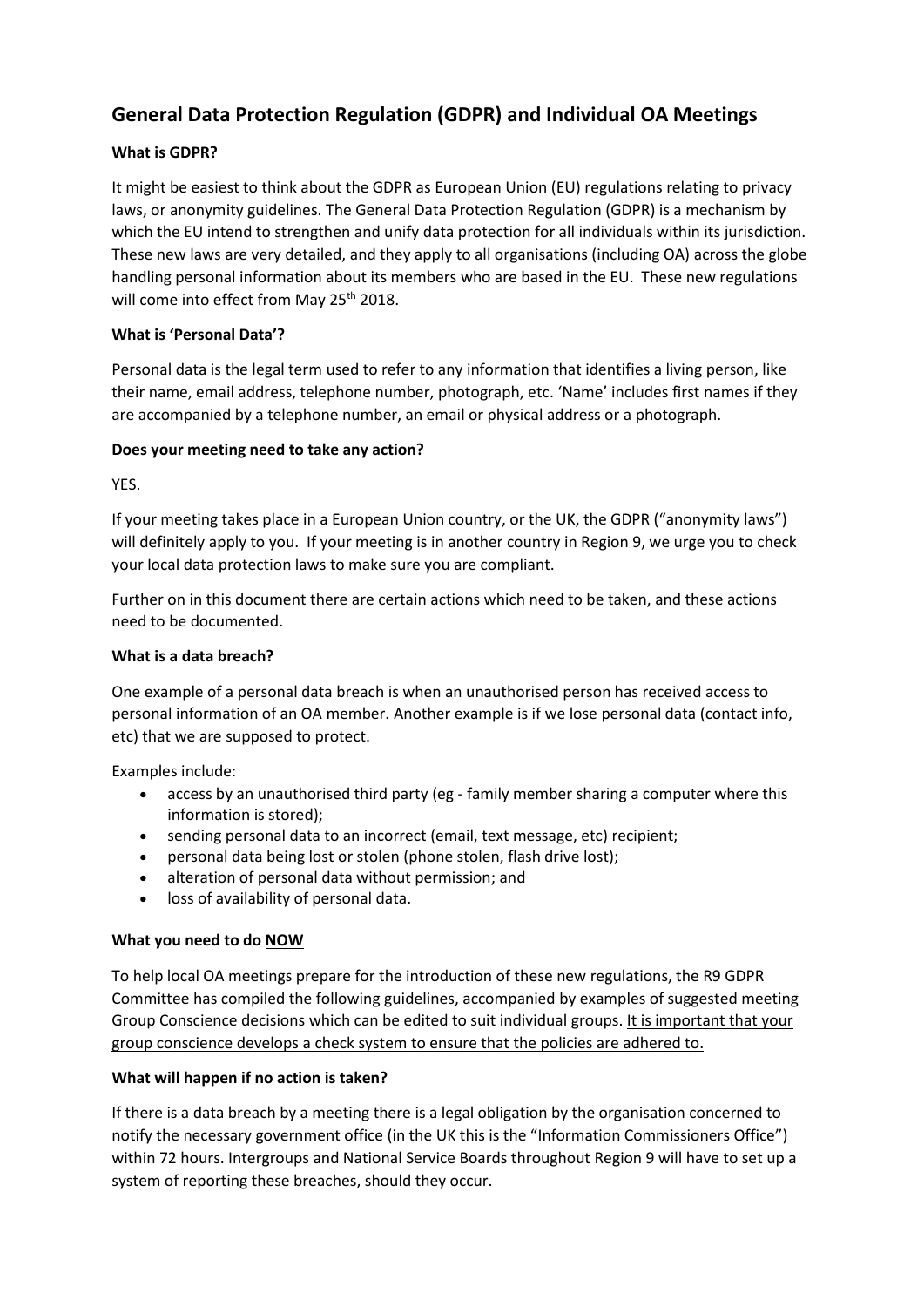Note, the Intergroup, NSB, Region 9 and the World Service Office of OA are not responsible for the compliance of individual meetings. Neither are they responsible for reporting any data breaches.

## **Guidance/Suggestions to assist in GDPR compliance for individual OA groups**

Identify who will be responsible for data protection within the group.

There should be a clear point of contact for members who want to raise a data protection query or issue. This should be one person, e.g. the secretary of the meeting.

### **Meeting listing on oa.org**

OA Inc is a US organisation and as such falls outside the scope of GDPR. However, they will be handling personal information about individuals and meetings that take place in Europe. The R9 GDPR committee are in communication with the World Service Office (WSO), and more information about this will be supplied when it becomes available.

Personal information required when listing a meeting, is the name and contact details of the meeting secretary, and the name and contact details of the person editing the information. Optional is a meeting contact name and number.

There are four issues that your meeting needs to consider:

- 1. The name and contact details of your meeting contact will be in the Public Domain. The member concerned needs to be aware of this and give permission for their details to be published on oa.org
- 2. The name and contact details of the meeting secretary will be held securely by WSO. This data will not in the Public Domain but may be passed to Service Body representatives within OA.
- 3. It is a legal requirement that the information held by WSO is accurate to the best of their ability.
- 4. The meeting should take a group conscience decision to ensure the meeting contact details are always up to date.

### **Flyers and Public Information**

Event flyers/booking forms or Public Information posters often include a contact name and phone number or personal email address.

It is important that this new regulation does not prevent those struggling with an eating disorder from attending meetings/events or finding out how OA can help them. It is therefore not suggested that this practice be discontinued, rather that the member who has given their details be aware of how this data will be used and when it will be securely deleted from both the public domain and other places.

### **Meeting email addresses**

It is strongly suggested that at least one generic meeting email address be created for each meeting. This would pass from member to member as service positions are rotated. You might find help for this from your local Intergroup or National Service Board. This will minimise the use of personal email addresses either inside or outside of OA.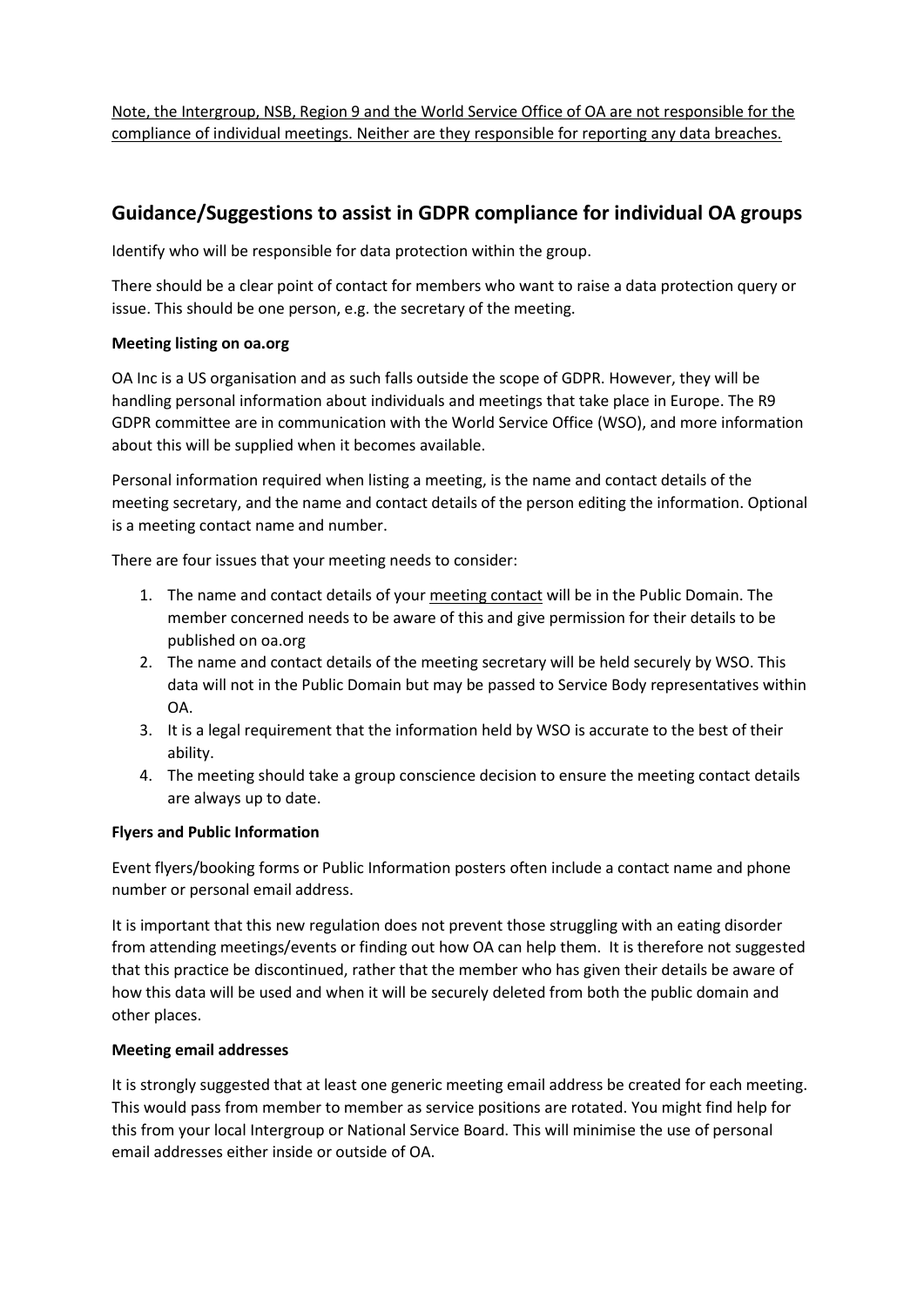*If any meetings already have a generic email address, then an audit of its inbox will need to be carried out. Please see the last paragraph of 'Email listings' below.*

#### **Contact lists**

Most meetings or OA events use some kind of contact list. Keeping in touch with each other between meetings is important for our recovery, but if these lists are to continue then they must be made secure.

Suggestions as to how to do this are:

- Securely destroy the daily contact list after every meeting
- Securely destroy historical contact lists
- Do not allow photographs of the page
- Inform members how their personal information will be used, and for how long it will be kept, this could be in a notice stuck to the inside of the contact list book

'Securely destroy' means to shred. Tearing the list in half or scrunching up the page and throwing it away is not sufficient.

#### **Meeting WhatsApp groups**

Some meetings have established a WhatsApp group of its members to provide support and encouragement, or communication, between Face to Face meetings.

If you do use a WhatsApp or other digital app for your group contacts, the process needs to be clear on how someone can join, and how they leave (see GC suggestions at the end of this document). There should be an identified administrator responsible for the WhatsApp group. No-one should be added to a group without their consent, and they should be removed from the group as soon as this is requested.

### **Email listings**

A few meetings have a member email listing through which OA announcements, details of Group Conscience meetings and other such Fellowship related matters are distributed.

If you do use an email list for the group, members should give their explicit consent to join. Members should be removed as soon as they ask to be. The group conscience should make a specific decision about this process. It needs to include an assurance that email addresses will only be used for the above purpose and that they will not be communicated to third parties or other group members without the specific consent of the member.

In addition, each email account that has been handling personal information on behalf of the group needs to be audited. Any emails which are no longer required to carry out the effective functioning of the meeting should be deleted. Groups must then draw up an email policy that sets out how email is handled going forwards – how any attached documents that need to be kept are stored; how long emails are kept before deletion, for example.

#### **Meeting records**

Records of meetings held, attendance numbers, group conscience minutes, financial matters etc should not contain any personal data other than first names. Note that invoices for OA literature